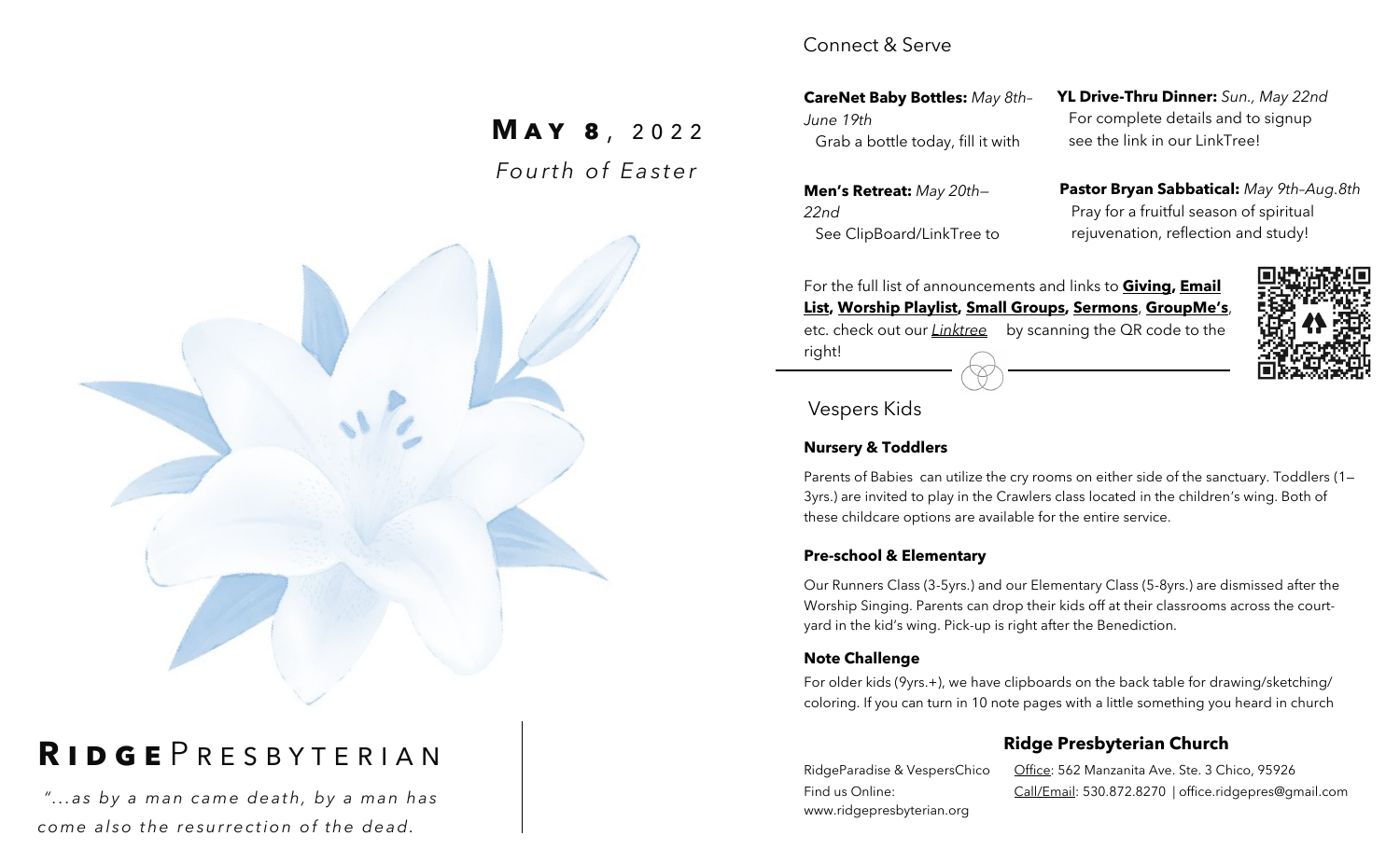**Ridge Presbyterian** is a church of people gathered around one thing—Jesus Christ, and his gospel of unlimited grace. As a church, we come from lots of different places: lost, found, burned, cynical, broken, hurting, or some combination of all of these. But what unites us and keeps us coming back together week after week is the reality of a Savior who has given unimaginable hope to any who admit their need and sprawl out before Him. This Jesus is really all we have to offer at RPC. We are convinced that not only is He enough, but that HE alone is true wisdom, life, and fullness of joy.

**If you are new** or newish here, we are so glad that you have joined us! We would love to know more about you, as well as give you the chance to learn a bit more about us. Use the QR code to the right to access our welcome card and let us know you were here.

#### **Call to Worship** - Psalm 100.3-5 *our God." - Peter Scazzero*

"Know that the LORD, he is God! It is he who made us, and we are his; we are his people, and the sheep of his pasture.

 **Enter his gates with thanksgiving, and his courts with praise!** Give thanks to him; bless his name!

 **For the LORD is good; his steadfast love endures forever, and his faithfulness to all generations."**

*—Opening Prayer —*

#### **Songs of Worship and Praise**

Please feel free to worship in the way that the Lord is leading. Whether standing or sitting, hands raised or kneeling before the Lord. There is no required posture.

#### **Tithes & Offerings**

Our ushers will pass collection baskets during the final song. If writing a check, please make payable to "Ridge Presbyterian Church" since VespersChico and RidgeParadise are both sites of Ridge Presbyterian. Thank you for your generosity!

#### **Dismissal & Blessing of Children** *[& Blessing of Mamas]*

Our children are a blessing from the LORD! Return clipboards, visit the bathroom, and check kids in to the appropriate room for children's church! (See back panel!)

*On this Mother's Day, we thank the Lord for the moms among us too, and we ask our God to bless and keep them! May Christ guide, provide, comfort and heal us.* 

#### **Greetings & Fellowship**

Welcome to all newcomers and visiting guests today. We are glad you are here! We'd love to connect with you through the welcome card linked to the QR code. *God calls His people into worship, not the other way around. His Word is the only thing that can truly draw our hearts into worship in Spirit and Truth. And so, we begin here.* 

n:

:10

*The Bible tells us to let the Word of Christ dwell within us richly by "singing psalms, hymns, and spiritual songs." Thus, an essential element of public worship is to sing of what God has done, and about our delight in Him.* 

*Tithes and Offerings are part of our worship and response to the gospel. When we grasp that "He who was rich, for our sake became poor" it stirs us to reflect that generosity in our giving.*

*Discipling our children happens on Sundays at church and all throughout the week at home. We pray a blessing on our kiddoes as we send them off to children's ministry.* 

*Since we have peace with God through the work of Jesus, we gladly extend peace to one another and welcome each other as brothers and sisters in Christ.* 

#### **Prayer of Petition** - Laws Family Sabbatical

"And he said to them, 'The Sabbath was made for man, not man for the Sabbath. So the Son of Man is lord even of the Sabbath.'" -Mark 2.27-28

*"A pattern of work and renewal is built into God's design for our world, not only in the seven-day week but also in longer cycles. […] sabbatical rest is rooted in the creation story. It is also established in the Levitical law. […] People take sabbaticals to renew their minds for future work. […] the bulk of the sabbatical should be designed to provide rest, study, experimentation and reflection. […] view it as a short-term investment for long-term health." - Resilient Ministry (Burns, Chapman & Guthrie)*

*"Theologically, understanding 'sabbath' well is foundational and critical to understanding sabbaticals. […] What makes a sabbath unique is that it is unto the Lord* 

#### **Confession of Faith**—The Apostle's Creed

I believe in God the Father Almighty, Maker of heaven and earth. I believe in Jesus Christ, his only Son, our Lord, who was conceived by the Holy Spirit, and born of the virgin Mary. He suffered under Pontius Pilate, was crucified, died, and was buried; he descended into hell.\* The third day he rose again from the dead. He ascended into heaven and is seated at the right hand of God the Father Almighty. From there he will come to judge the living and the dead. I believe in the Holy Spirit, the holy catholic church,\*\* the communion of saints, the forgiveness of sins, the resurrection of the body, and the life everlasting. Amen.

*\*Separation from God \*\*The Church in all times and places*

#### **Preaching of God's Word** - Romans 8.1-4

**Benediction**—Numbers 6.24-26

"No Condemnation" Pastor Josh Lee

<sup>1</sup> There is therefore now no condemnation for those who are in Christ Jesus.

*—Continue Liturgy on Back Panel—* "The Lord bless you and keep you; the Lord make his face to shine upon you and

be gracious to you; the Lord lift up his countenance upon you and give you peace."

*Because God has spoken to us through His Word we strive to proclaim what it says and teach what it means. It is through this Ministry of the Word that the Church receives* 

*training, correction, encouragement, and deeper experience of the* 

*gospel of Jesus.*

*God gets the final word in the worship service. And with it He chooses to bless His people. That is what the word benediction means: "blessing." Go in the peace of His blessing!*

*speak to Him as one unified body. "My" prayers become "Our" prayers as we cry out to Him together.* 

*Prayer isn't just a private interaction with God, it is also a part of public worship. God calls His people to* 

*Creeds give us a chance to proclaim what we believe while also acknowledging that we are part of something bigger than this local church. We join our voice to Christians around the globe and throughout history who have confessed these same creeds.*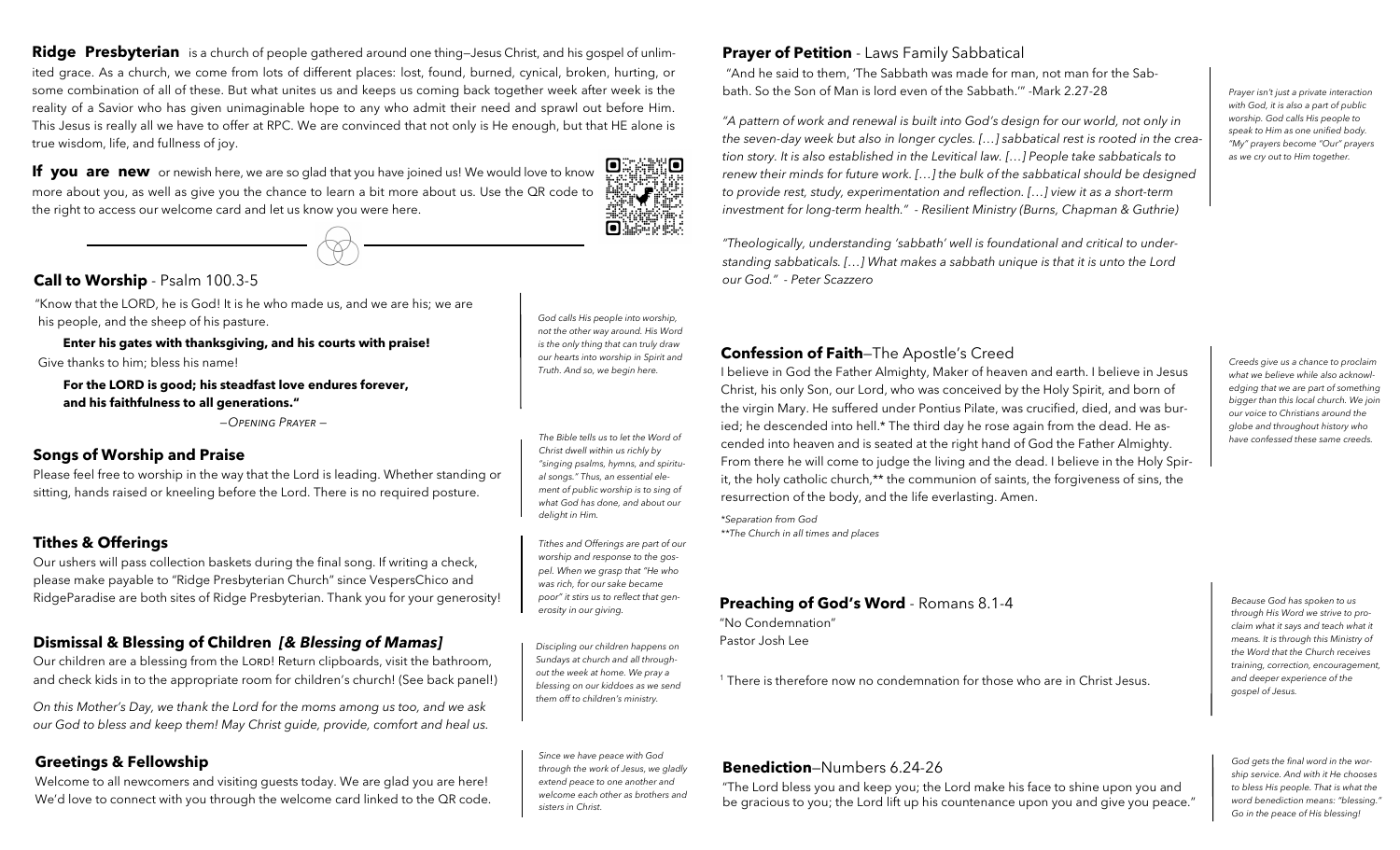### Hallelujah What A Savior

Man of sorrows what a name For the Son of God who came Ruined sinners to reclaim Hallelujah what a Savior

Bearing shame and scoffing rude In my place condemned He stood Sealed my pardon with His blood Hallelujah what a Savior

Guilty vile and helpless we Spotless Lamb of God was He Full atonement can it be Hallelujah what a Savior

Lifted up was He to die It is finished was His cry Now in heaven exalted high Hallelujah what a Savior

When He comes our glorious King All His ransomed home to bring Then anew this song we'll sing Hallelujah what a Savior

CCLI Song # 2755623 Marty Parks | Philip Paul Bliss Words: Public Domain

# Goodness Of God

I love You Lord Oh Your mercy never fails me All my days I've been held in Your hands From the moment that I wake up Until I lay my head I will sing of the goodness of God

All my life You have been faithful All my life You have been so so good With every breath that I am able I will sing of the goodness of God

I love Your voice You have led me through the fire In darkest night You are close like no other I've known You as a father I've known You as a friend I have lived in the goodness of God

Your goodness is running after It's running after me Your goodness is running after It's running after me With my life laid down I'm surrendered now I give You everything Your goodness is running after It's running after me

CCLI Song # 7117726

Ben Fielding | Brian Johnson | Ed Cash | Jason Ingram | Jenn Johnson 2018 Capitol CMG Paragon (Admin. by Capitol CMG Publishing)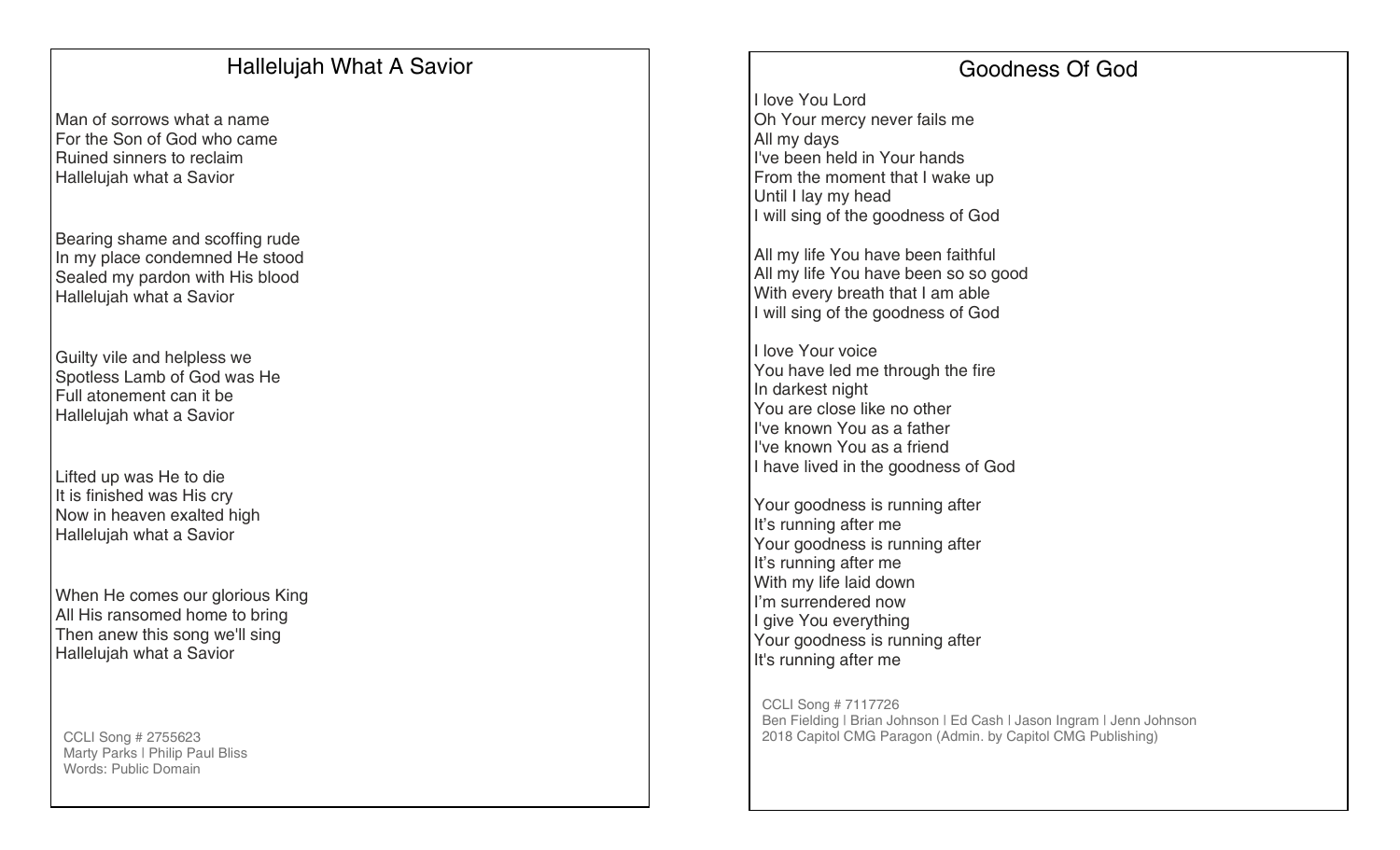### We Will Feast In The House Of Zion

We will feast in the house of Zion We will sing with our hearts restored He has done great things we will say together We will feast and weep no more

We will not be burned by the fire He is the Lord our God We are not consumed by the flood Upheld protected gathered up

In the dark of night before the dawn My soul be not afraid For the promised morning oh how long Oh God of Jacob be my strength

Every vow we've broken and betrayed You are the faithful one And from the garden to the grave Bind us together bring shalom

CCLI Song # 7041364 Joshua Moore | Sandra McCracken 2015 Integrity Worship Music (Admin. by Integrity Music)

## Wherever You Lead

I'm done trusting in what's sinking These boats weren't built for me I'm done drifting on the water of insecurity In the noise and the distractions In the storms of arguing I hear Your voice calling

(And)(Oh) I'm gonna fix my eyes on Jesus Walking with the One who walks on the sea Oh I'm gonna give my life to follow Speak to me and I'll go wherever You lead (Wherever You lead)

I'm done worshipping an image Of what only looks like me Surrounding You with limits of what my eyes can see God would You forgive me restore the mystery I hear Your voice calling calling

Wherever You go wherever You lead That's where I'll go that's where I'll be The moment You call the second You speak That's when I'll go step out and believe

CCLI Song # 7182391 Dustin Smith | Ethan Hulse | Kristene DiMarco | Mitch Wong 2020 Be Essential Songs (Admin. by Essential Music Publishing LLC)